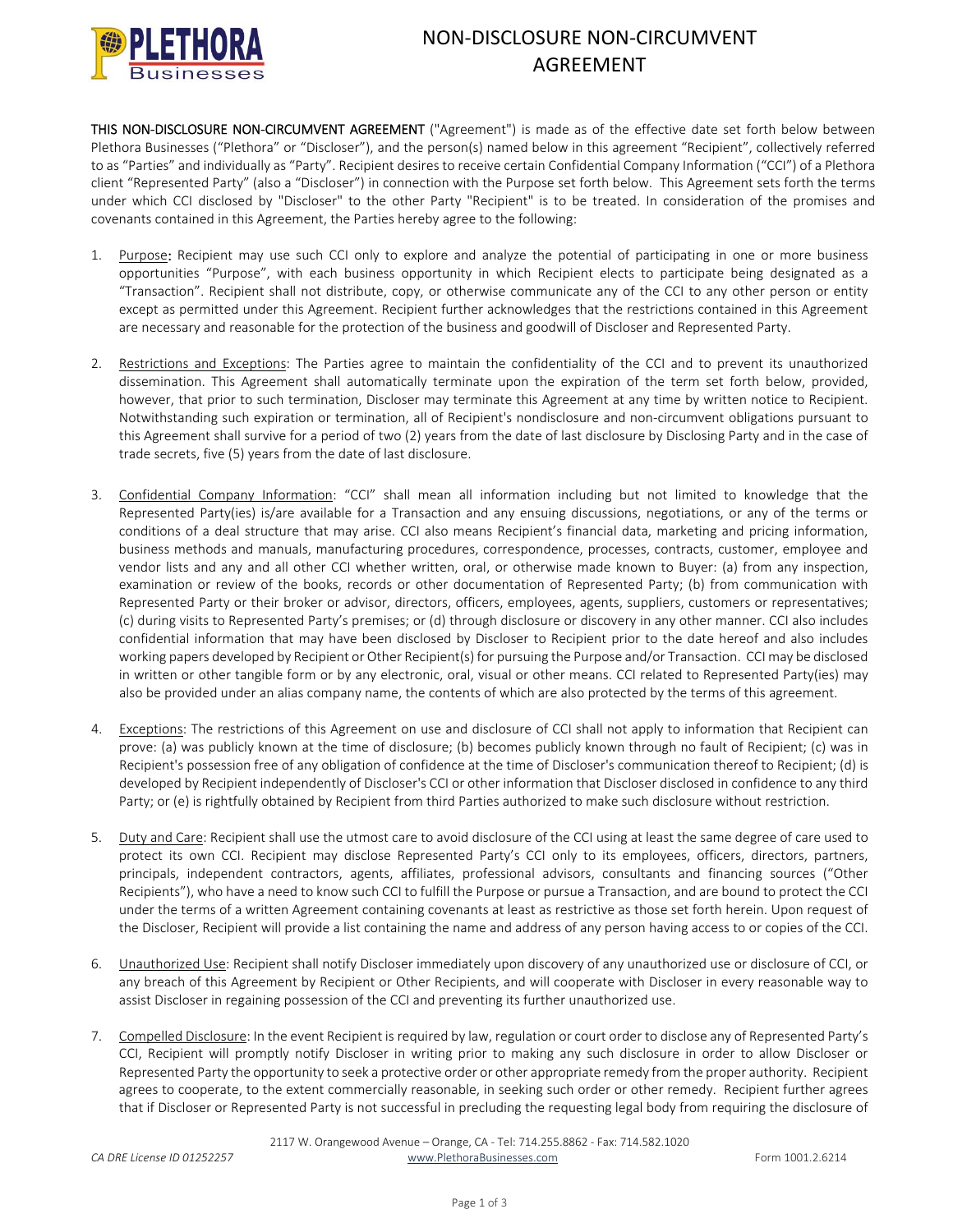

## NON‐DISCLOSURE NON‐CIRCUMVENT AGREEMENT

the CCI, it will furnish only that portion of the CCI which is legally required and will exercise all reasonable efforts to obtain reliable assurances that confidential treatment will applied to the required disclosure of CCI.

- 8. Ownership of Confidential Company Information: All CCI, including information stored in electronic form, is and shall remain the sole and exclusive property of Discloser. All such information including work papers developed by Recipient or Other Recipient(s) shall be returned to Discloser or destroyed promptly upon written request or the termination or expiration of this Agreement, and shall not be retained in any form by Recipient or "Other Recipients", unless as required by state or federal regulatory agencies to maintain an archival copy for record keeping purposes. No licenses or rights under any patent, copyright, trademark, trade secret or other intellectual property right are granted or are to be implied by this Agreement.
- 9. Exporting: Recipient agrees that it shall adhere to all U.S. Export Administration laws and regulations and shall not export any CCI to any proscribed country listed in the U.S. Export Administration Regulations unless properly authorized by both the Discloser and the U.S. Government.
- 10. Non‐Circumvention: Recipient agrees it will direct all communication whether oral, written or otherwise through Plethora unless approved in writing by Plethora. Recipient also agrees that it will not, unless in the ordinary course of business, contact directly or indirectly any disclosed companies, entities and persons including their affiliates, parent, subsidiary and related companies nor assist, encourage, participate in or facilitate such communication without explicit written authorization of Plethora. Any violation of these covenants may be deemed an attempt to circumvent and impede Plethora's ability to collect on any earned fees, which may cause irreparable damage for which Recipient shall be liable for such damages incurred, the remedy of such damages which may be in the form of injunctive relief and/or other relief available at law or in equity.
- 11. Solicitation: Recipient will not directly solicit for employment any current or active employees or consultants of Discloser except in the case of employees or consultants of Represented Party that respond to general public employment advertisements.
- 12. Disclaimer: Plethora acknowledges the CCI that it has received, and subsequently disclosed on behalf of a Represented Party, was received from sources it deems reliable. However, Plethora makes no express or implied representation or warranty as to the accuracy or completeness of such information. Therefore, Plethora shall not have any liability or responsibility for errors or omissionstherein, or any decisions made by Recipient in reliance thereon. The CCI that will be disclosed should not be construed as to contemplate any specific transactional structure. Each Party interested in entering into discussions may develop and propose the terms and structure of a potential Transaction consistent with that Party's own business needs and interests.
- 13. Damages and Remedy: The Parties acknowledge that the CCI is unique and valuable, that disclosure in breach of this Agreement may result in irreparable injury to Discloser, and that Discloser is entitled to seek all remedies available in law and equity. Therefore, the Parties agree that in the event of a breach or threatened breach of confidentiality, the Discloser shall be entitled to specific performance and injunctive or other equitable relief as a remedy for any such breach or anticipated breach without the necessity of posting a bond. Any such relief shall be in addition to, and not in lieu of, any relief in the way of monetary damages, with monetary damages including recovery of any sums or other value received by the Recipient or Other Recipients arising from a breach of this Agreement.

If any Party to this Agreement brings any action, suit, counterclaim, appeal, or mediation under this Agreement, to enforce the terms hereof or to declare its rights hereunder (collectively, an "Action"), the losing Party shall reimburse the prevailing Party for reasonable attorney's fees and costs incurred in bringing and prosecuting such Action and/or enforcing any judgment, order, ruling, or award (collectively, a "Decision") granted therein, all of which shall be deemed to have accrued on the commencement of such Action and shall be paid.

Recipient shall defend, indemnify and hold harmless Discloser, its past, present and future directors, officers, shareholders, employees, agents and representatives from all damages, expenses and costs whatsoever resulting from the breach of this Agreement by Recipient.

14. Non-Waiver: No failure or delay in exercising any right, power or privilege hereunder shall operate as a waiver thereof, nor shall any single or partial exercise preclude any other or further exercise thereof. If a provision of this Agreement is found to be unenforceable, the remainder shall be enforced as fully as possible and the unenforceable portion shall be deemed modified to the limited extent required to permit its enforcement in a manner most closely representing the intention of the Parties as expressed herein.

2117 W. Orangewood Avenue – Orange, CA ‐ Tel: 714.255.8862 ‐ Fax: 714.582.1020 *CA DRE License ID 01252257* www.PlethoraBusinesses.com Form 1001.2.6214